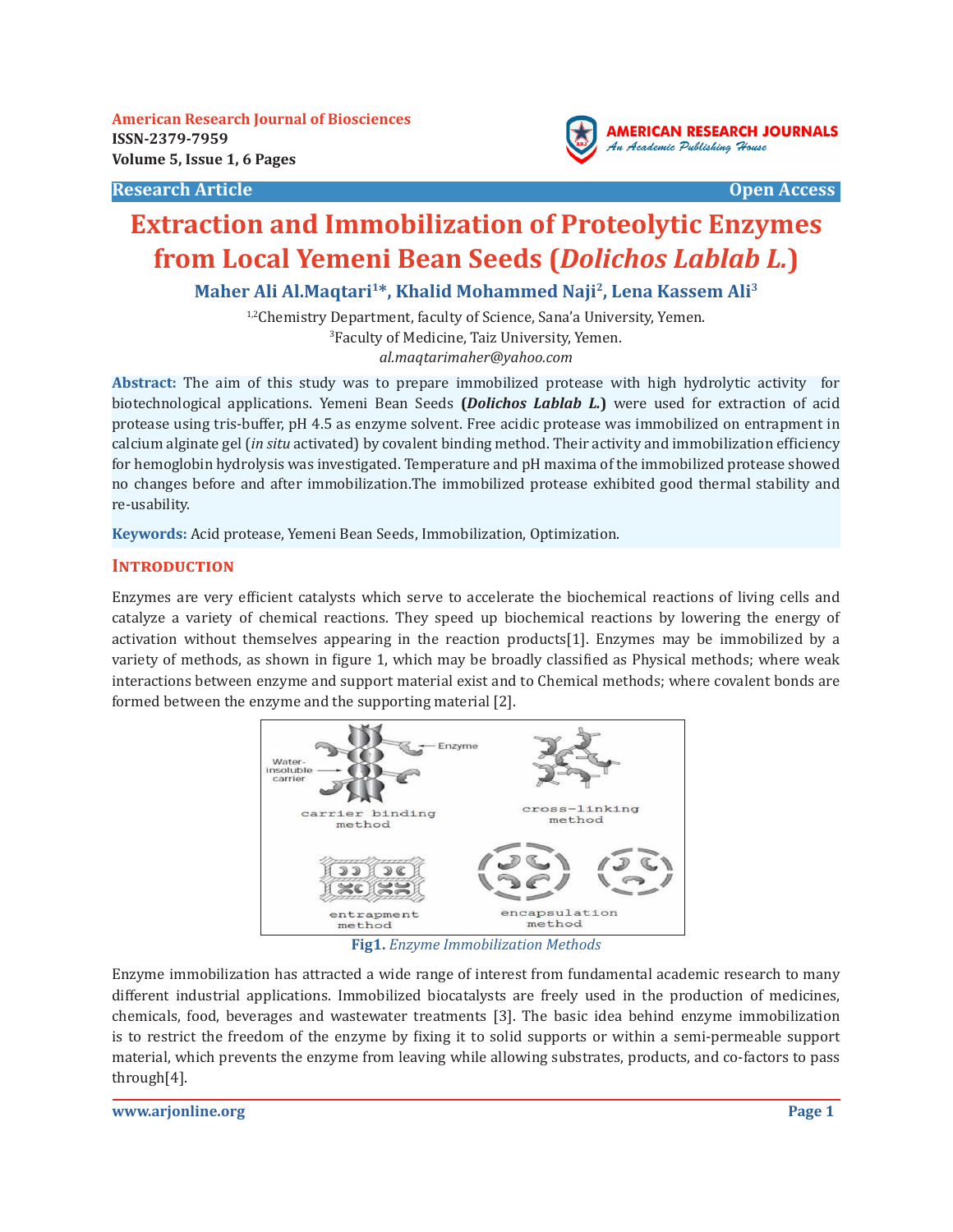Immobilization on solid carriers is perhaps the most used strategy to improve the operational stability of biocatalysts [5,6]. Seeds of *(Dolichos lablab L.)*is a species of bean in the family Fabaceae. It is native to Africa and it is cultivated throughout the tropics for food. It is the only species in the monotypic genus Lablab[7]. Yemeni bean *(Dolichos lablab)* both in tender green and mature dry stages is consumed after cooking in Yemen, India and parts of South America.

The efficiency of the free enzyme and the immobilized protease will be determined by estimating some physicochemical properties such as reuse.

# **Materials and Methods**

#### **Plant Material and Chemicals**

The *Dolichos lablab L.* seeds were obtain from local market in republic of Yemen. All the chemicals were of analytical or electrophoresis grade. All chemicals were purchase from Sigma Aldrich, Himedia (Indian company). Deionized water was use throughout the experiments.

### **Enzyme Extraction and Purification**

The seeds approximately 24 grams were wash separately with  $1\%$  HgCl $_2$  and wash allot distilled water and then soaked in distilled water at room temperature overnight germination. After that, the seeds were ground by electric homogenizer. Then the homogenates were finely powder in magnetic stirrer mixed with 10mM Tris-HCl buffer at pH 7.2 for 3h. The extracted mixtures were centrifuge at  $4000$  rpm for 30 min below  $4^{\circ}$ C and collected supernatant. Proteins were precipitate from crude extract using 80% ammonium sulfate saturation. Precipitates were centrifuge at 4000 rpm for 20 min below 4°C. The pellets were re-suspended in 10mM Tris-HCl buffer pH 7.2 [8] and dialyze extensively against the same buffer. The dialyzed ammonium sulfate fraction was loaded on to a DEAE-cellulose column (1.5cm X 15cm) pre-equilibrated with 10mM Tris-HCl buffer pH 7.2 and eluted with same buffer with a salt concentration gradient of 0-1M NaCl. Absorbance of the fractions at 280nm was measured in spectrophotometer. The active and catalytically enriched fractions were pool. Tee fraction collected was placed on the top of sephadex G-70 column then was eluted with 10mM Tris-HCl buffer pH 7.2, which was monitored through spectrophotometer at 280nm.

#### **Protein Measurement**

Protein concentration was determined by the method of [9] using bovine serum albumin (BSA) as standard protein. <sup>(11)</sup> The amount of the soluble protein was calculated from the standard curve as my of protein per ml of test sample.

#### **Enzyme Assay**

Proteolytic activity was assayed by following the modified method of [10] for soluble enzyme using casein (0.65%) as substrate, 10% trichloroacetic aid (TCA) for stop reaction, after separate supernatant by centrifuge mix with 500 mM Na<sub>2</sub>CO<sub>3</sub> and double times diluted folinciocatored reagent (FCR). After vigorous mixing, the color was allow developing for 30 min and was monitored using spectrophotometer at 732 nm.

One unit (U) protease was define as the amount of enzyme that hydrolyzed casein to releases  $1\mu$ mol of tyrosine per minutes at 37°C. The specific activity was express in the units of enzyme activity per milligram of protein  $(u/mg)$ . The enzyme activity computation in  $(u/ml)$  were made using the following equation.

# **Electrophoresis**

Purity of enzyme preparation was assessed through with sodium dodecyl sulfate-polyacrylamide gel electrophoresis (SDS-PAGE) system (Adjustable vertical gel system) using slab gel (0.5 mm thick, 10% polyacrylamide) by following the method [11]. The protein in the gel were stained with Coomassie Brilliant blue R-250.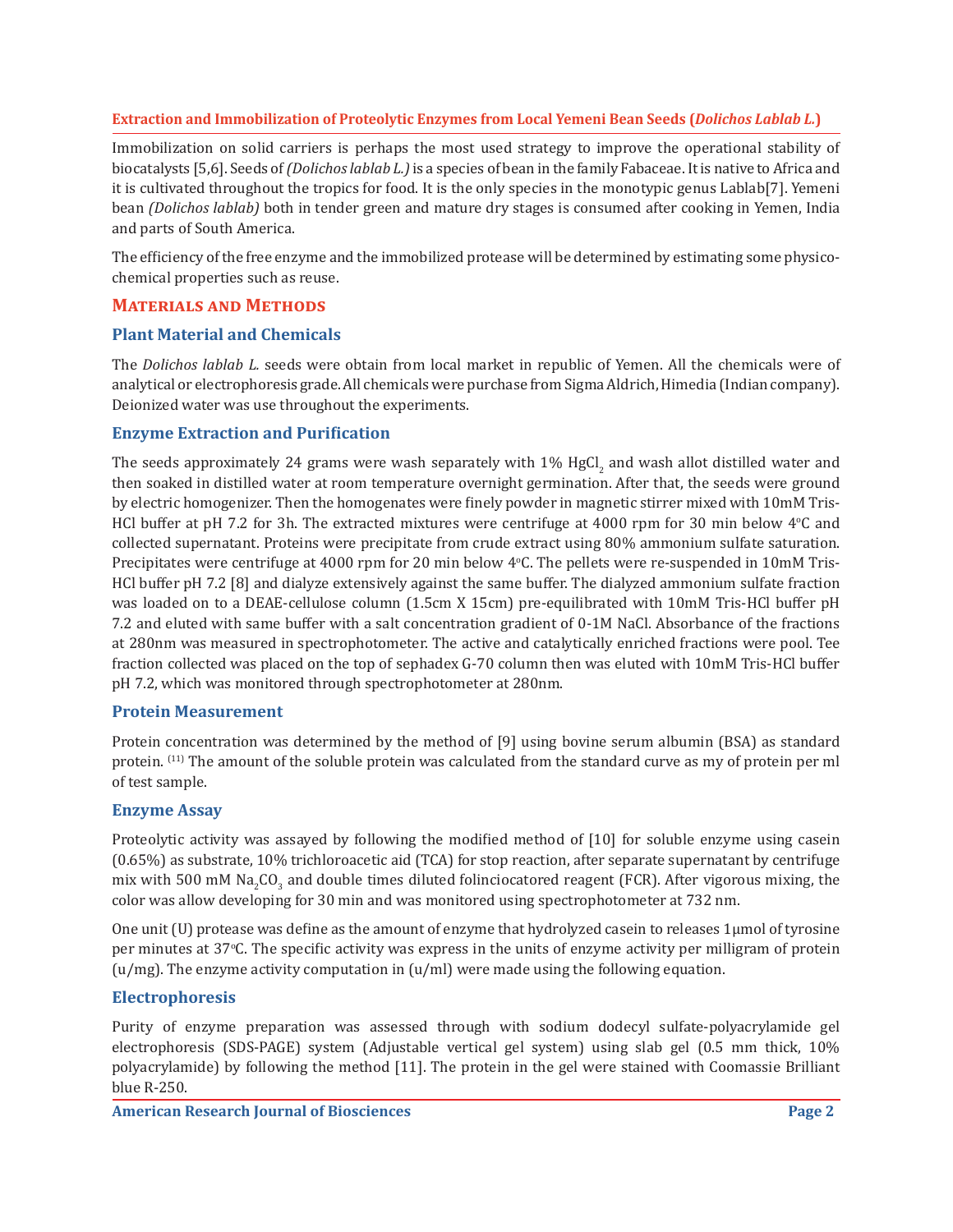### **Determination of Molecular Weight by SDS-PAGE**

Sodium dodecyl sulphate-Polyacrylamide gel electrophoresis of purified protease was carried out according method of [12.].

### **Immobilization of Protease**

Calcium alginate [13] Sodium alginate suspension (3%) was prepared by suspending 0.9 g sodium alginate in 30 ml boiling water and autoclaved at 121˚C for 15 min. The suspension was cooled to room temperature and 47 µl cell suspensions (equivalent to 0.03 g dry cell weight) was added and mixed for 10 min by stirring with a glass rod. This was taken in a sterile syringe and added drop wise into chilled 0.2 M CaCl solution from 5 cm height with constant stirring. The beads obtained were kept for curing at 4°C for 1 h in refrigerator. The cured beads so formed were washed with sterile distilled water and preserved in 0.9% NaCl solution at 4°C. All the operations were carried out aseptically under a laminar flow hood.

#### **Characteristics of Immobilized Enzyme**

# *Effect of pH to Immobilized Enzyme Activity*

Immobilized enzyme reacts to Casein in different  $pH$  values within  $10$  minutes, at  $45^{\circ}$ C. After reaction, we determine the immobilized enzyme activity in these pH values (3.0, 3.5, 4.0, 4.5, 5.0, 5.5, 6.0, 6.5, 7.0)

# *Effect of Temperature on Immobilized Protease Activity*

Immobilized enzyme reacts to Case in different temperature values within 10 minutes, at determined pH. After reaction, we determine immobilized enzyme activity in these temperature values (30, 40, 50, 55, 60, 70, 80, 90°C).

# **Results and Discussion**

In the present study, we have purified and characterized protolytic enzyme from seeds of *Dolichos lablab L.*by ammonium sulfate precipitation, DEAE-cellulose and sephadex G-70 column.

Our data showed that the 0-80% ammonium sulfate saturation fraction correlated with highest protolytic enzyme and specific activities compared with the crude protolytic enzyme and other fractions.<sup>(16)</sup> The purification procedures of the protolytic enzyme secreted by tested seeds are summarized in (table 1). The results showed that the protolytic enzyme was purified 1.074 folds with a specific activity of 40.82u.mg<sup>-1</sup> enzyme after ammonium sulfate fractionation. The protolytic enzyme was then purified using DEAE-cellulose column and resulted in 1.422 folds purification with a specific activity of  $215.4u$ .mg<sup>-1</sup>. The final purification step presented 7 fold enzyme purification with a specific activity of  $266.34u$ .mg<sup>-1</sup>. The yield of the enzyme after purification was found to be 54.06%.

| <b>Step</b>         | Volume<br>(m <sub>l</sub> ) | <b>Total protein</b><br>(mg) | <b>Total</b><br>$ $ activity $(u)$ | <b>Enzyme</b><br>activity<br>(u/ml) | Specific<br>activity<br>(u/mg) | <b>Purification</b><br>fold | <b>Yield</b><br>(%) |
|---------------------|-----------------------------|------------------------------|------------------------------------|-------------------------------------|--------------------------------|-----------------------------|---------------------|
| Crude               | 102                         | 26                           | 1010                               | 9.9                                 | 38                             |                             | 100                 |
| $(NH_4)SO_40-80\%$  | 80                          | 23.52                        | 960                                | 12                                  | 40.82                          | 1.074                       | 95.05               |
| DEAE-chromatography | 90                          | 3.25                         | 700                                | 7.8                                 | 215.4                          | 1.422                       | 69.31               |
| Sephadex G-70       | 30                          | 2.05                         | 546                                | 18.2                                | 266.34                         | $\overline{ }$              | 54.06               |

### **Table1.** *Purification of protolytic enzyme from 12 g seeds.*

SDS-PAGE analysis of the proteins at each step of purification shows that revealed a monomer band with a molecular weight of 50 KDa (figure 2).

**American Research Journal of Biosciences**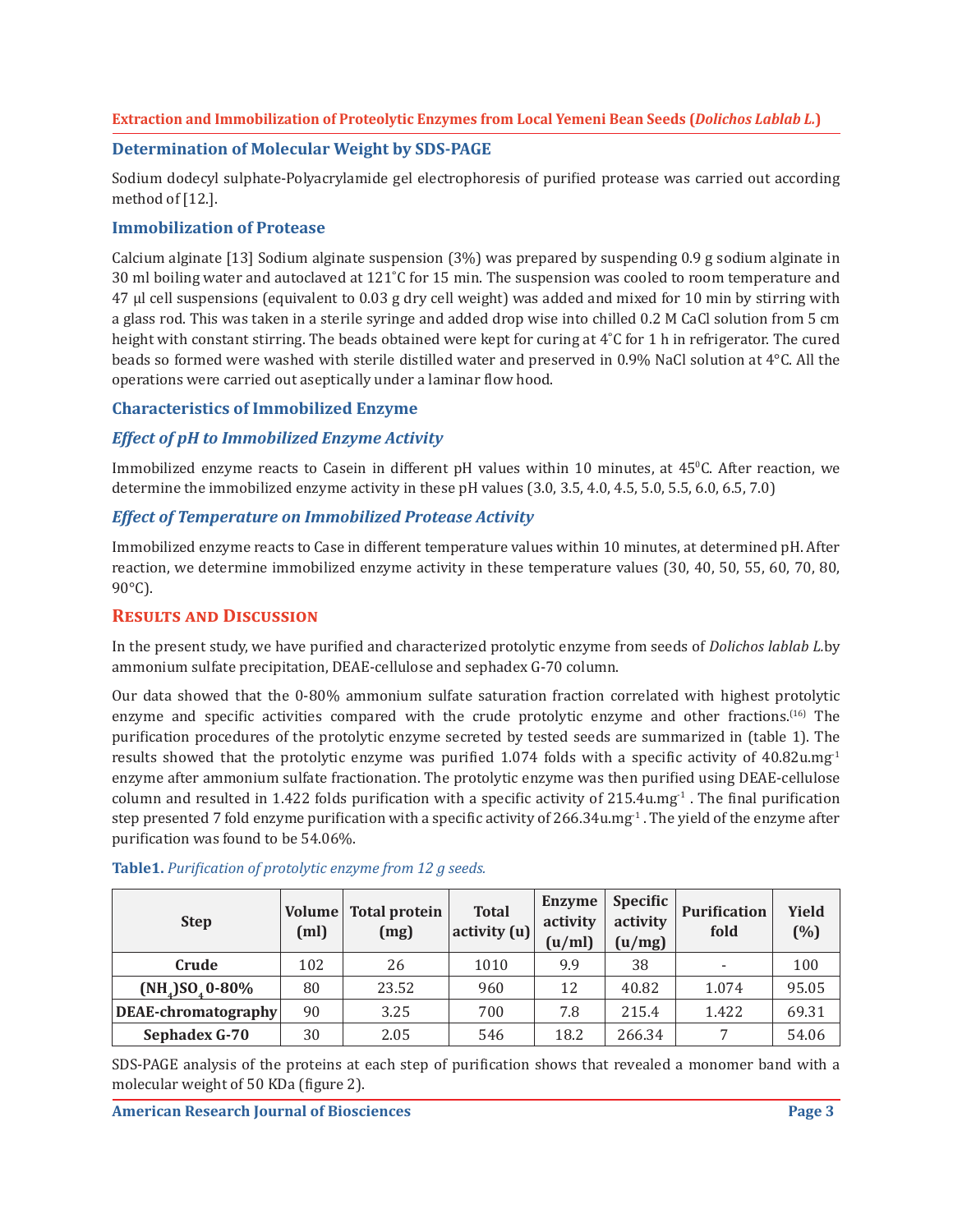

**Fig2**. *Electrophoretic analysis of protease.(A) lane 1 is crude lane 2 is crude after ammonium sulfate purification lane 3 enzyme purified by chromatography lane 4 standard protein. (B) protein activity on zymograme.*

# **IMMOBILIZATION OF ACID PROTEASE**

Purified protease enzyme after immobilization show in figure 3.



**Fig3.** *Enzyme inside alginate bad & Beasds dyed bradford*

# **Characterization of Immobilized Enzyme**

# **Effect of pH to Immobilized Enzyme Activity**

In this experiment, immobilized enzyme with Casein solution in pH range (4-7), within 10 minutes, 45°C. We also perform the control test using free enzyme. Results of immobilized enzyme activity on Casein at different pH values are shown in figure 4.



**Fig4.** *Immobilized and free enzyme activity at different pH values.*

# **Effect of Temperature on Immobilized Enzyme Activity**

In this experiment, immobilized enzyme with Casein in the temperature rang (10 to 90°C), in 10 minutes, at pH 4.5. We also conduct the control tests with free enzyme. Results of immobilized enzyme activity on Casein at different temperature values are shown in figure 5.

**American Research Journal of Biosciences**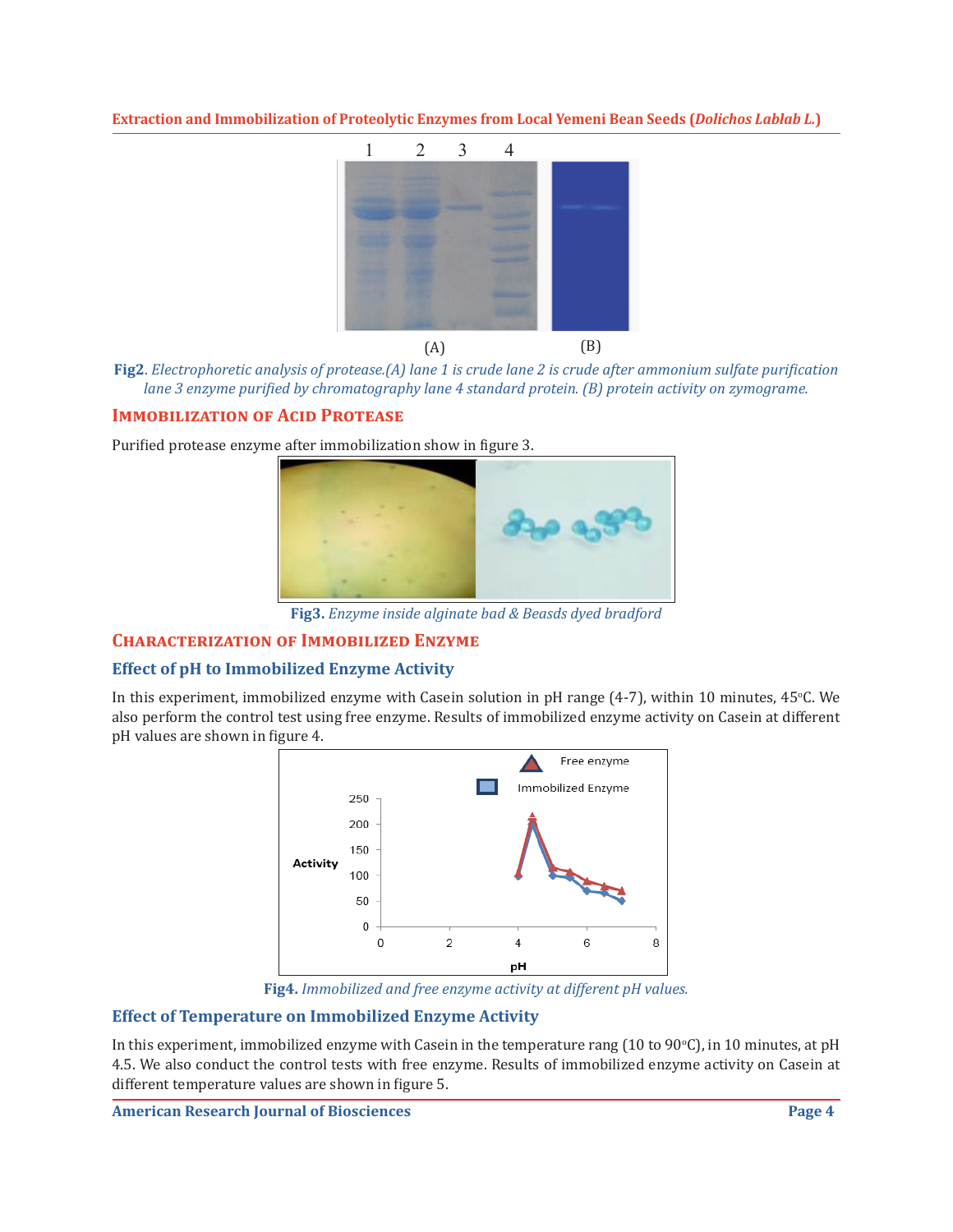

**Fig5.** *Immobilized enzyme activity at different temperature values.*

Enzyme immobilization on solid supports represents an efficient approach to improve enzyme stability as well as offering unique merits over the soluble biocatalyst such as operational stability, reusability of the enzyme, bioprocess control, and simplifying product separation [14,15].

Among different immobilization techniques entrapment in calcium alginate gel offers many advantages due to its simplicity and nontoxic character[16].

The catalytic behavior of the immobilized enzyme was examined on hemoglobin in terms of enzyme activity, stability and reuse in an aqueous medium at variable pH and temperatures.

Temperature and pH maxima of the immobilized enzyme showed no changes before and after immobilization this result agreed with study of [17]. The domination of processed food in the modern human Diet results in a lack of active exogenous enzymes and as a consequence—a rapid depletion of their metabolic reserves.

Since enzymes found in food are an important part of maintaining a healthy diet. The food rich in active enzymes, especially proteases, is applied as an important therapeutic and anti-aging diet component[18].

# **Conclusion**

The immobilized enzymes on calcium alginate gel are prepared for purpose of repeated use and the possibilities of continuous reaction system. One of the most important properties is the stability of proteins when they are used in some medical and industrial applications. The immobilization of the enzymes improves this property as well as many other properties. In this study, protease was purified and immobilized on calcium alginate gel. protease was used in this study for its biological and industrial applications It is used in paper textile, pharmaceutical applications, food, and detergent industries. The reuse efficiency of the free and immobilized enzymes showed the immobilized enzymes showed same in the relative activity.

# **References**

- 1. Emel, E., Sibel, S. and Ural, A., (2006): Polyacrylamide–gelatine carrier system used for invertase immobilization. Food Chemistry, 97: 591-597.
- 2. Arıca, Y. and Bayramoglu, G., (2004): Reversible immobilization of tyrosinase onto polyethyleneiminegrafted and Cu (II) chelated poly (HEMAco-GMA) reactive membranes, Journal of Molecular Catalysis B: Enzymatic, 27: 255-265.
- 3. Saleem, M., Rashid, M., Jabbar, A., Perveen, R., Khalid, A. and Rajoka, M., (2005): Kinetic and thermodynamic properties of an immobilized endoglucanase from Arachniotus citrinus. Process Biochemistry, 40: 849- 855.